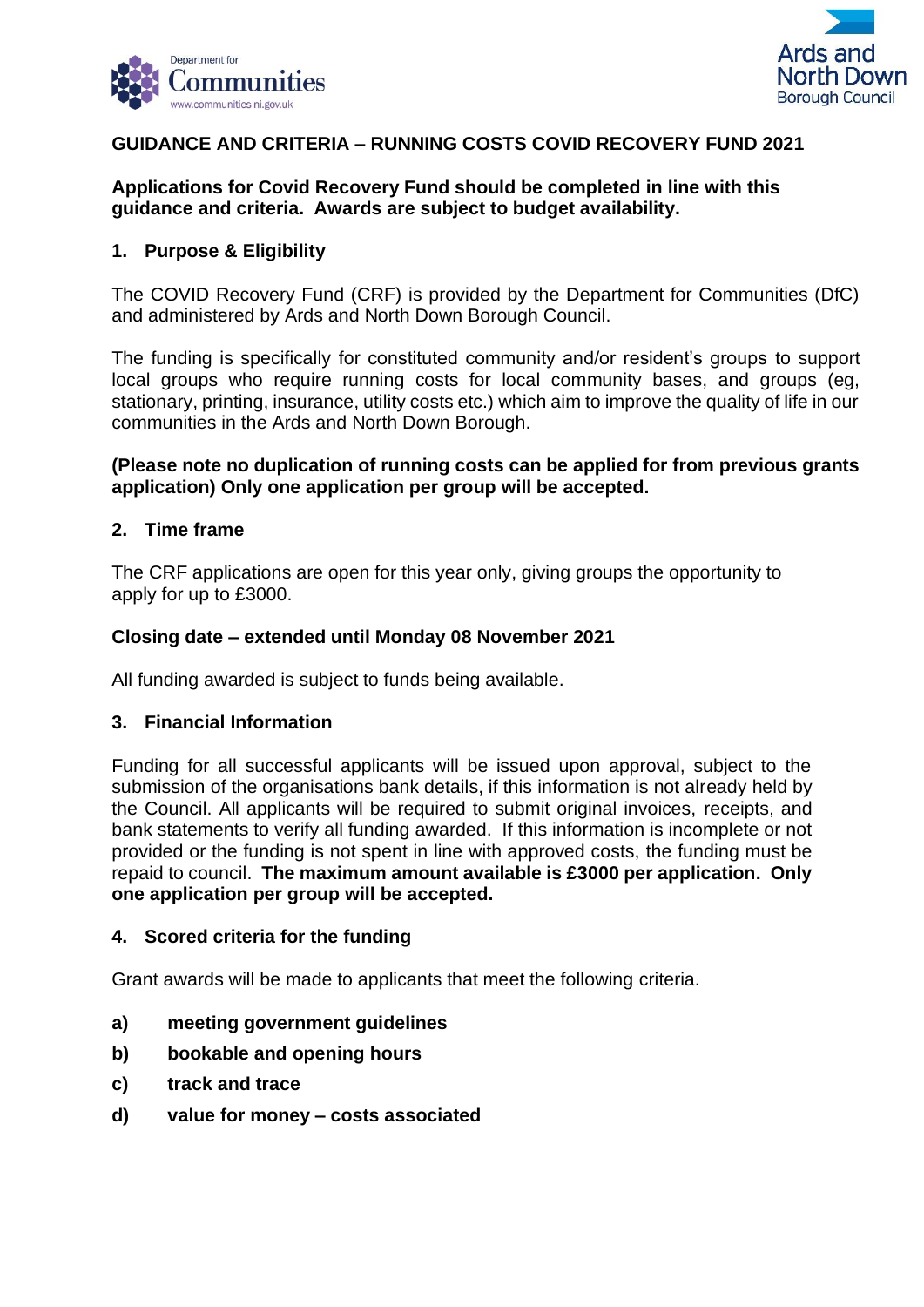



# **5. Exclusions**

The Covid Recovery Fund will not provide funding for the following activities:

- Individuals
- Political organisations
- Projects of a commercial nature, organised to make a profit;
- Retrospective adjustments that have already taken place; and
- Organisations who are outside the Borough.
- Religious organisations
- Large Charities
- Businesses
- Social clubs
- Sports organisations

In addition to the above exclusions, examples of eligible and ineligible expenditure are outlined below:

| <b>Eligible expenditure</b>                            | Non-eligible expenditure                                                                            |
|--------------------------------------------------------|-----------------------------------------------------------------------------------------------------|
| Insurance for the building<br>(additional COVID cover) | Gratuities, gifts and prizes                                                                        |
| <b>PPE</b>                                             | Charitable donations                                                                                |
| <b>Perspex Screens</b>                                 | Cash payments unsupported by an<br>appropriate petty cash system or<br>committee expenditure forms. |
| <b>Equipment hire</b>                                  | General running costs                                                                               |
| Cleaning material, hand sanitizer<br>stations          | Any costs not approved by the<br>assessment panel                                                   |
| Minor building works                                   | Any costs not in the application form                                                               |
| Electric, Heat,                                        | Alcohol                                                                                             |
| Stationary, printing advertisements                    | Staff salaries/Professional fees                                                                    |

# **6. Corporate Grants Policy**

All applications will be treated in line with the Councils Corporate Grants Policy. Copies of which will be available on the Councils website or by request.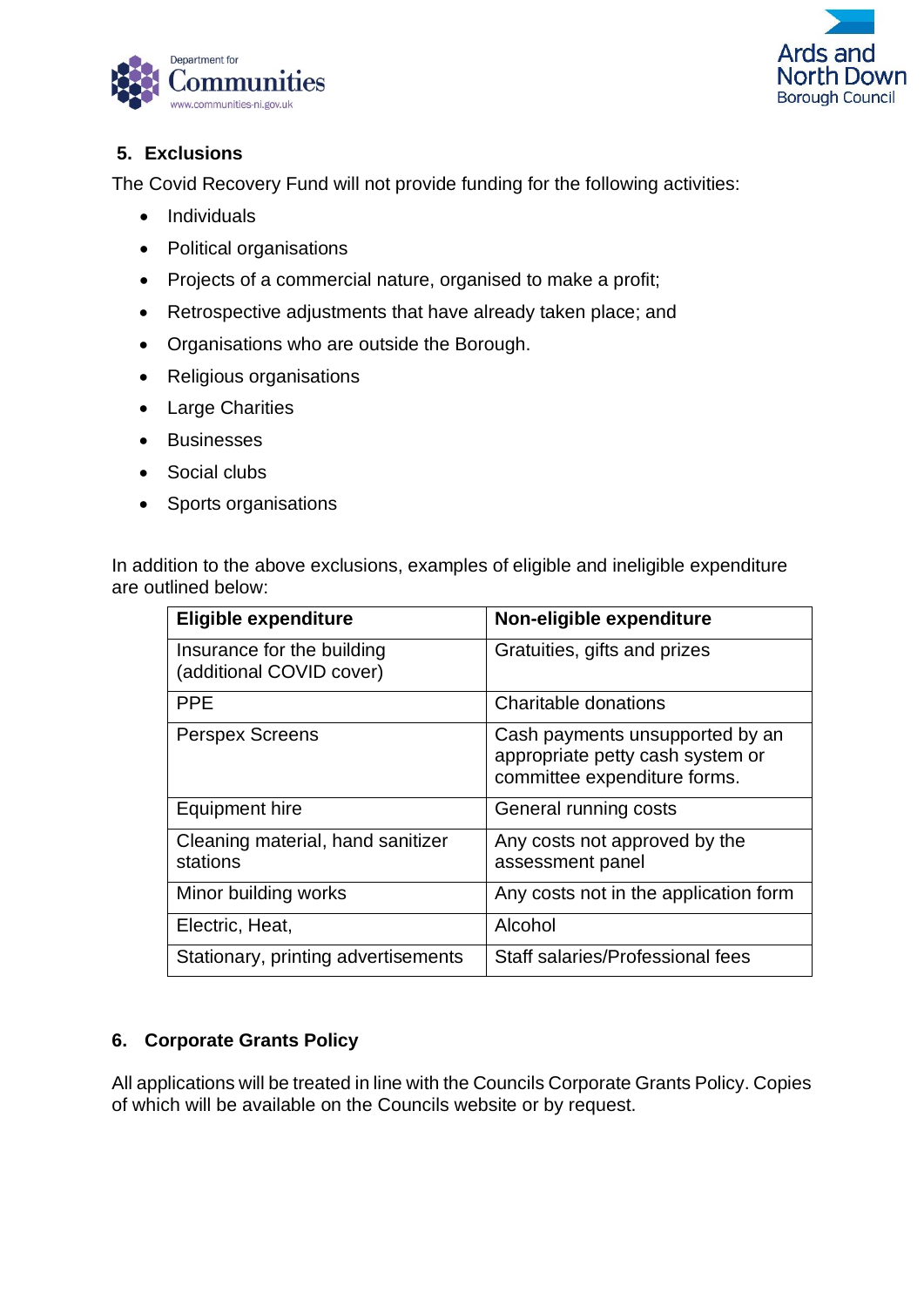



## **7. Government Funding Database (GFD)**

Ards and North Down Borough Council has adopted the Department for Communities (DfC) Best Practice Principles to reduce bureaucracy through the use of Government Funding Database. The GFD requires the Council to input details of all successful applicants onto the database.

Applicants are required to upload the following essential information on to the Government Funding Database:

- Constitution/Memorandum of Association,
- List of Office Bearers/Board of Governors,
- Annual Accounts/Financial Statement.

Alternatively, the Council can do this on your behalf and therefore you need to submit with your application the essential documents and the completed declaration confirming the documents are up to date and fit for purpose.

This information entered on to the Government Funders Database can then be shared across funding organisations. All subsequent funders who wish to fund the same voluntary/community organisation can then access this information, rather than applicants providing multiple copies to each funder.

Please contact the Community Development Unit if you need any more information on the Government Funding Database*.*

## **8. Incomplete or late Applications**

### **Incomplete or late applications will not be considered**

### **9. Procedures for making funding award**

- Each application will be assessed and scored against the information provided in the application form only.
- All applicants will be informed in writing of the outcome of the assessment process within three weeks of a decision being approved.
- A Letter of Offer (LOO) will be issued to all successful applicants, outlining the details of the funding and the conditions of the award including adhering to publicity requirement, evaluation, and monitoring returns.
- Applicants will be required to sign and accept the LOO within **2** weeks of the date of the LOO. If the signed LOO is not received in this time, the funding offer may be withdrawn.